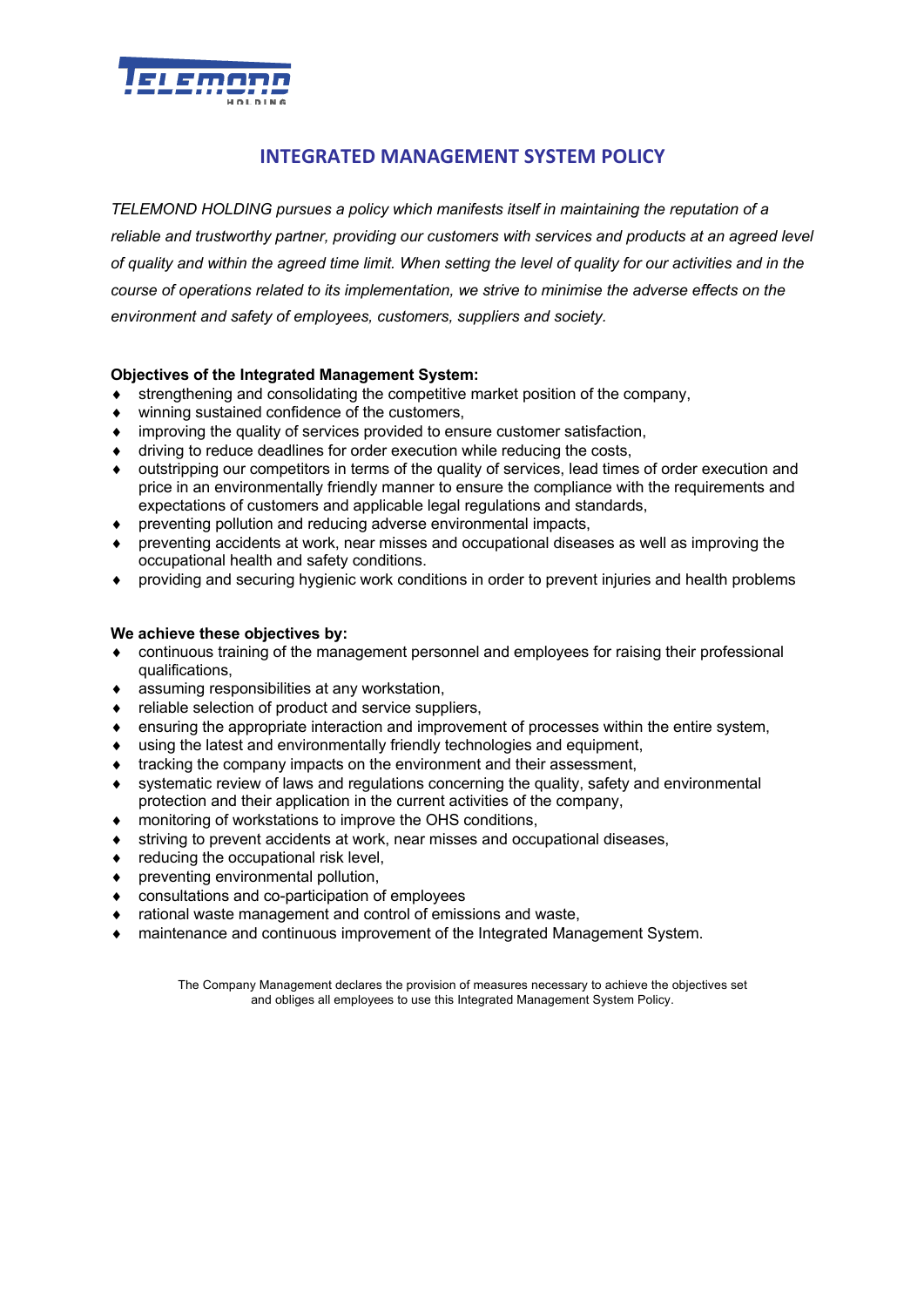

### **High energy efficiency is achieved by:**

- Exunning activities in accordance with the applicable provisions of the law and other agreed requirements.
- Identification and supervision over the areas of considerable energy consumption.
- Optimum use of energy resources in the production process.
- ◆ Searching for and introducing solutions that use proven techniques and technologies, with the consideration given to energy consumption.
- ◆ Taking into consideration energy demand when planning and conducting investment projects and renovations.
- Raising the awareness of employees, heat recipients and entities cooperating and performing tasks in the premises of the Company within the scope of optimisation of energy consumption.
- ◆ Continuous improvement of effectiveness of Energy Management System.

### 15 January 2020 **MANAGEMENT BOARD**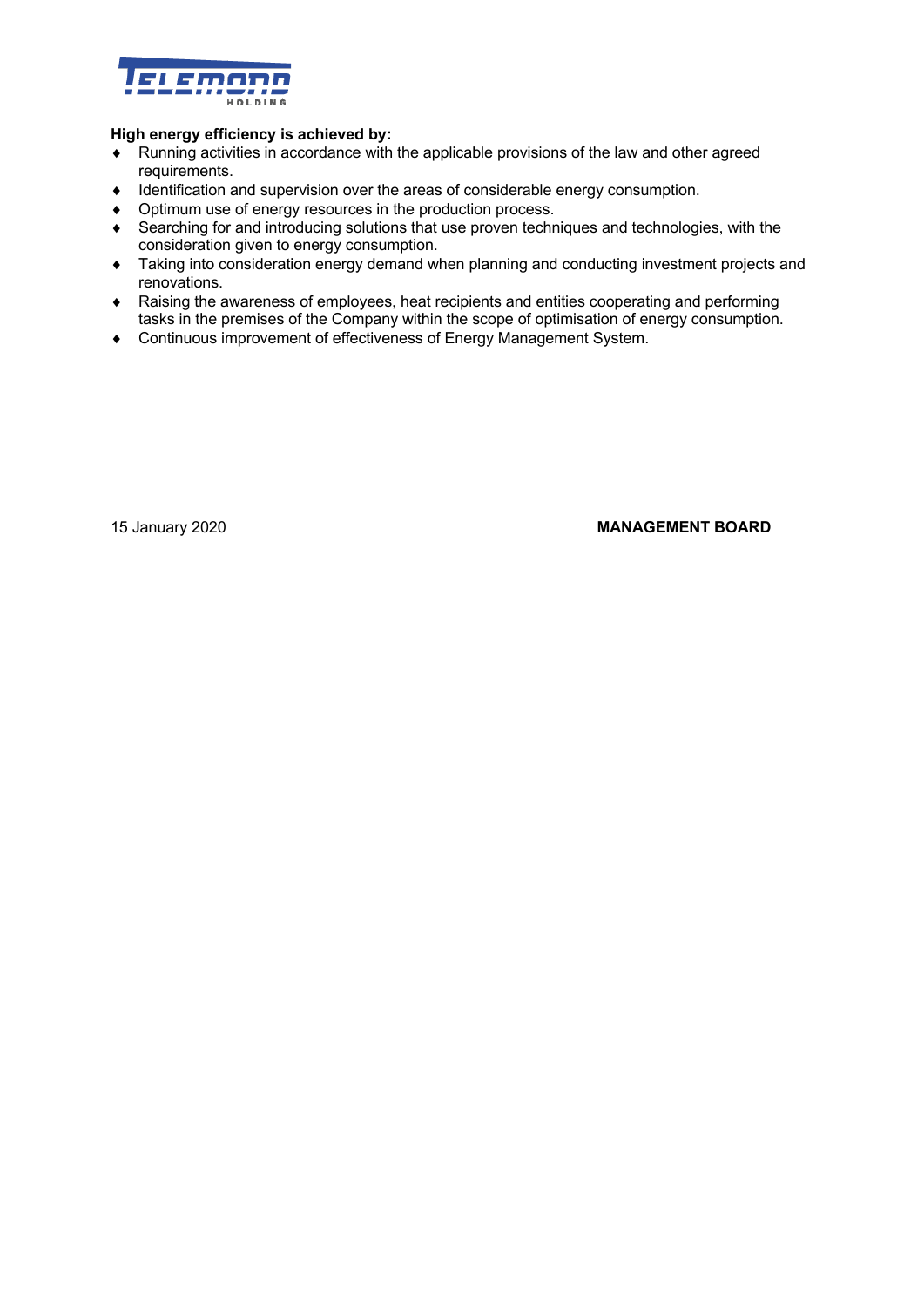

## **ENERGY POLICY**

*TELESKOP Sp z o.o. has a rational energy policy aimed at effective consumption of energy carriers in carrying out the plant's activities taking into account the following aspects: work, energy, economic, quality and environmental safety.*

## **The Energy Policy at TELESKOP is conducted by:**

- $\bullet$  provision of adequate and transparent contracts relating to the supply of energy,
- ensuring compliance with legal and other requirements applicable in the company,
- $\bullet$  continuous improvement of the energy output of the plant by:
	- reducing the specific energy consumption per product being manufactured,
	- supporting purchases, projects and the use of modern solutions and equipment to reduce the demand for energy,
	- optimisation in the use of various applications of energy carriers,
	- preventive maintenance of machinery and equipment, planning and correct performance of inspections and repairs of machinery and equipment to affect the reduction in demand for energy,
	- preferring innovative solutions and companies involved in their implementation,
- introduction and use of systems for measuring the consumption of energy carriers,
- raising employees' awareness of energy efficiency and management of energy carriers,
- $\bullet$  active involvement of employees and top management in energy policy, action plans and regular inspections of technological equipment,
- carrying out inspections and energy audits to evaluate and improve the energy output,
- $\bullet$  employment of workforce with appropriate professional qualifications,
- $\bullet$  appropriate and comprehensive training of workforce tailored to the needs identified,
- $\bullet$  monitoring and reporting measurements with regard to the objectives set,
- comprehensive communication concerning energy-related matters within and outside the organisation,
- $\bullet$  maintenance, review and improvement of the adopted Energy Policy.

The management of Teleskop Sp z o.o. will provide the means for the implementation of the Energy Policy provisions and ensures that the Policy is known, understood and implemented by all employees.

Kostrzyn on the Oder, 15 January 2020 **MANAGEMENT BOARD**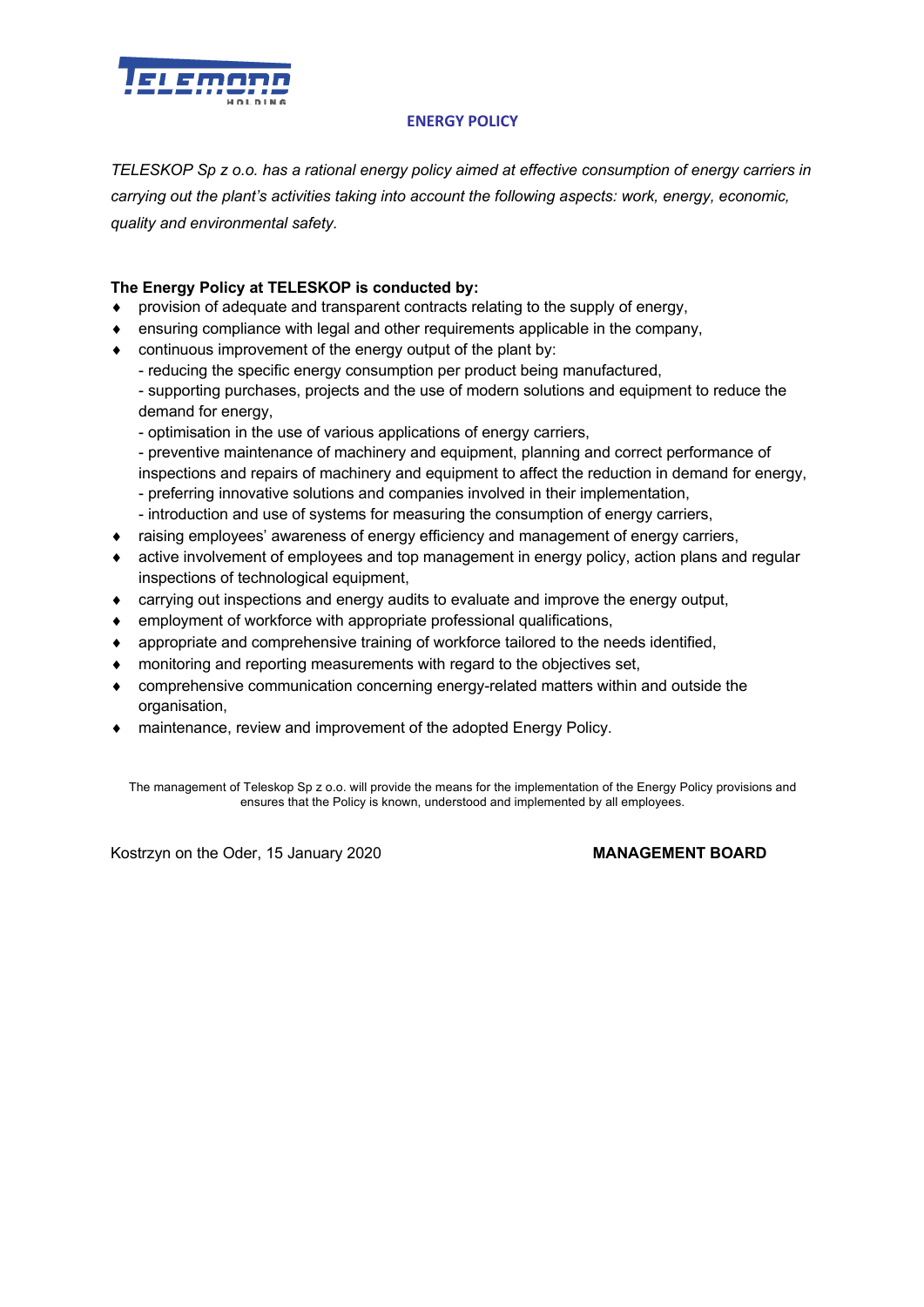

## **CORPORATE SOCIAL RESPONSIBILITY (CSR) POLICY**

# **Telemond Holding is responsible for the impact of its own decisions and operations on the surrounding community and environment through actions which:**

• respect the human rights through, among others:

- compliance with OHS regulations – suitable protective clothing and proactive actions such as installation of additional, not required by law, safeguards to ensure the safety of workers, - issues related to decent work, procedures aimed at ensuring equal treatment, and thus equal

payment for the work of equal value regardless of whether it is carried out by a woman or a man, Polish or foreigner

- issues related to reliable calculation and remuneration of overtime work, right to rest and social security,

- taking into account the experience and competence, disregarding the age, sex or and taste of the employee during the recruitment process,

• are based on the principles of fairness, i.e.:

- supporting the working environment in which people show respect to each other and are honest,

- guaranteeing regular and timely payment of salaries, and additionally rewarding those who demonstrate the highest willingness to work.

• take into account the expectations of the stakeholders:

- openness to new contacts, while maintaining and taking care of regular customers,

- supporting local charity events,

- conducting warranty and post-warranty services at the times convenient for the customer,

- expecting respect for human rights from suppliers, e.g. through mentioning potential risks in the contents of contracts or orders,

- planning sales and orders so that very tight deadlines for suppliers is avoided as far as possible,

• contribute to sustainable career development and promotion,

• clearly and comprehensibly reveal their rules and policies, in particular in relation to the employed staff, society and environment at least by:

- manufacturing products in accordance with safety standards,

- providing trainings to employees,

- raising environmental awareness of the employed staff and suppliers and disseminating the environmental idea among customers and local community,

- are in compliance with laws and behaviour regulations.